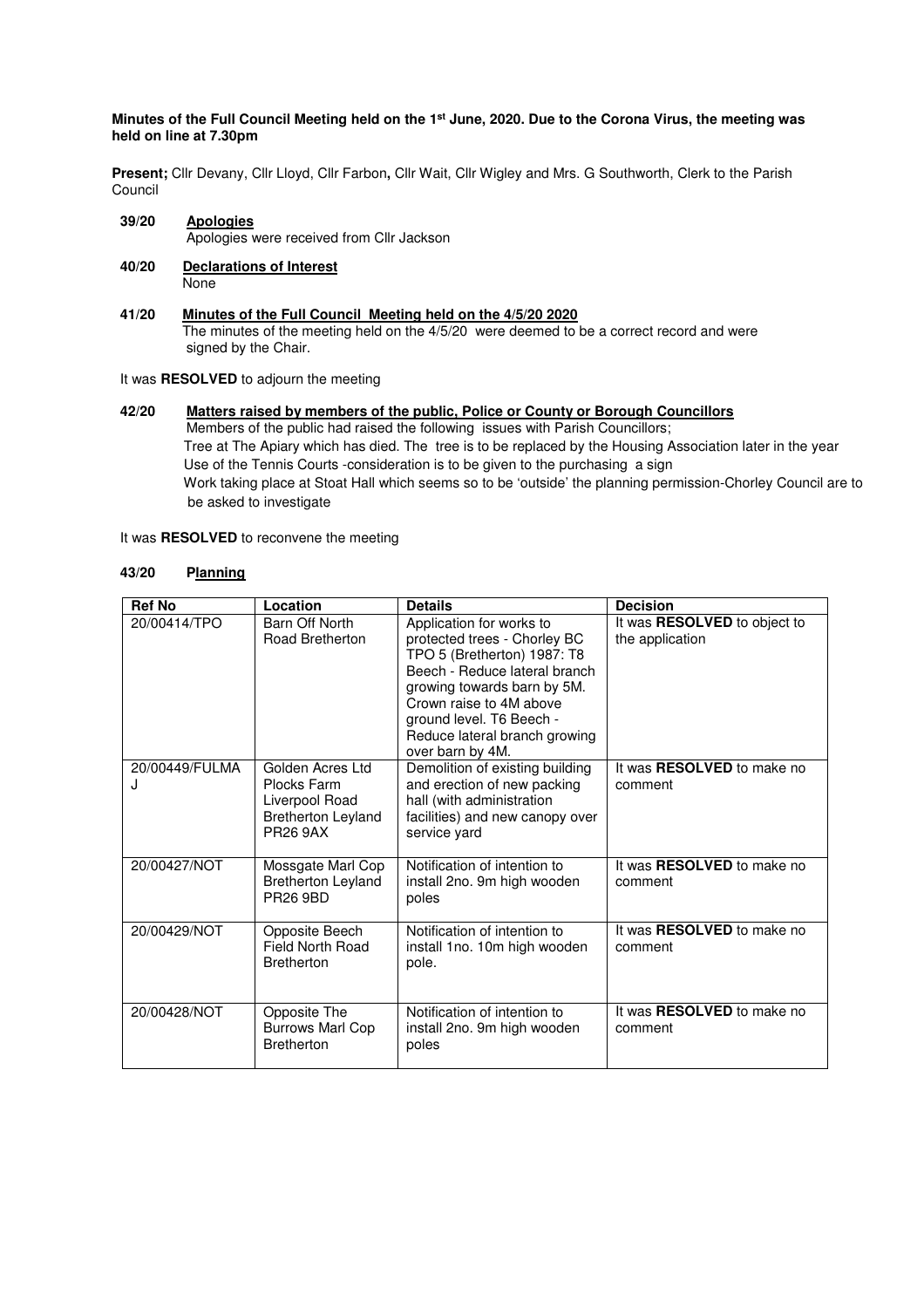#### **44/20 Finance Payment**

## **44/01/20** It was **RESOLVED** to pay the following invoices. The invoices having been inspected/authorized by Cllr Lloyd and Cllr Wigley

| Cheque | Recipient                  | <b>Description</b>                 | Amount |
|--------|----------------------------|------------------------------------|--------|
| No.    |                            |                                    |        |
| 1669   | Glenys Southworth          | May Salary                         | 179-75 |
| 1670   | Glenys Southworth          | May Expenses                       | 81-50  |
| 1671   | <b>Wignalls Landscapes</b> | Grounds Maintenance work in May    | 361.16 |
| 1672   | Came and Co                | Insurance Premium 2020-21          | 772.25 |
| 1673   | <b>WEL Medical Limited</b> | Battery and Pads for Defibrillator | 188.34 |
| 1674   | lan Edwards                | Internal Audit Report              | 70-00  |
| 1675   | <b>WEL Medical</b>         | Pads for Defibrillator             | 40-74  |

### **Monitoring Statement**

 **44/02/20** It was **RESOLVED** that the monitoring statement for the period to the 31/5/20 be approved and the Chair signed the statement on behalf of the Parish Council.

## **45/20 Highway Issues**

#### It was **RESOLVED** to ;

Note the contents of the running list of accidents

 Obtain information on the use of the Mobile Speed Camera and current situation in relation to the speed limit on North Road

- **46/20 Memorandum of Understanding between Chorley, Preston, South Ribble; Response to Consultation** It was **RESOLVED** to note the contents of the report
- **47/20 Memorandum of Understanding between Chorley, Preston, South Ribble**  It was **RESOLVED** to note the information in relation to the housing allocation for Chorley
- **48/20 Lancashire Best Kept Village Competition 2020** It was **RESOLVED** to note the cancellation of the Competition and use the Entry Fee for the 2021 Competition
- **49/20 Internal Audit Report 2019-20 Accounts**  It was **RESOLVED** to note the contents of the report

## **50/20 Annual Return**

It was **RESOLVED** to agree the contents of the Annual Return and submission of the Exemption Certificate

### **51/20 Decisions taken by the Chair**

Agreed that Croston Junior Football Club be given until the end of Oct 2020 to remove the obsolete changing room Agreed that Bretherton Cricket Club be given to the end of October to produce the long term lease. Agreed to the holding of the June Parish Council Meeting Online in view of National Guidance in relation to the Covid 19 virus. Agreed the purchase of pads for the defibrillator It was **RESOLVED** to note the decisions

**52/20 Edging Boards on the Recreation Ground**  It was **RESOLVED** to obtain costings for the repairs to the Edging

# **53/20 Local Electricity Bill**

It was **RESOLVED** not to support the Bill

## **54/20 Date and Time of Next Meeting**

The date is the 6/7/2 however it was **RESOLVED** to await further Government guidance on the easing of the lockdown